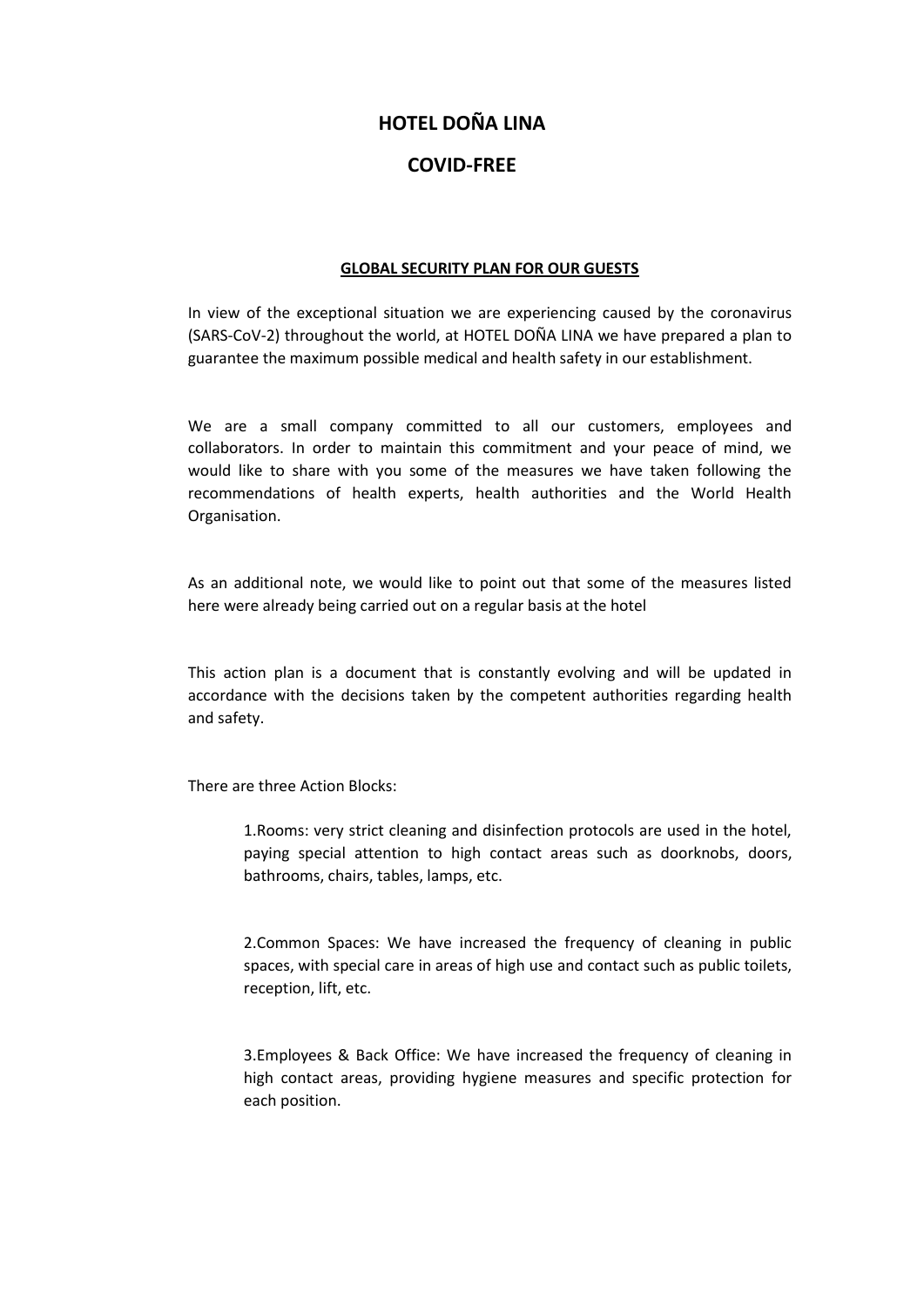#### **1. SPECIFIC PREVENTIVE MEASURES IN EACH ROOM**

1. Disinfection of linen contracted with specialised external professionals, all textiles are washed at high temperature (+70ºC).

2. Sanitary barrier: Double wash for both for clean linen and dirty linen without contact.

3. Sanitised rooms with disinfection treatment with specific products, focusing on the cleaning of hangers, knobs, taps, buttons, etc.

4. We have removed rugs, cushions and plaids from all rooms. Only freshly washed or disinfected fabrics are used. (according to sanitary recommendations)

5. We replace reusable materials with disposable ones (cups, plates, spoons, etc.) (according to sanitary recommendations).

6. We centralise all the information stationery of interest in the room in a single document in recyclable and disposable format that will be replaced after each stay.

7. We centralise all waste in a single waste bin located in the bathrooms, which is opened by means of a pedal. (according to sanitary recommendations)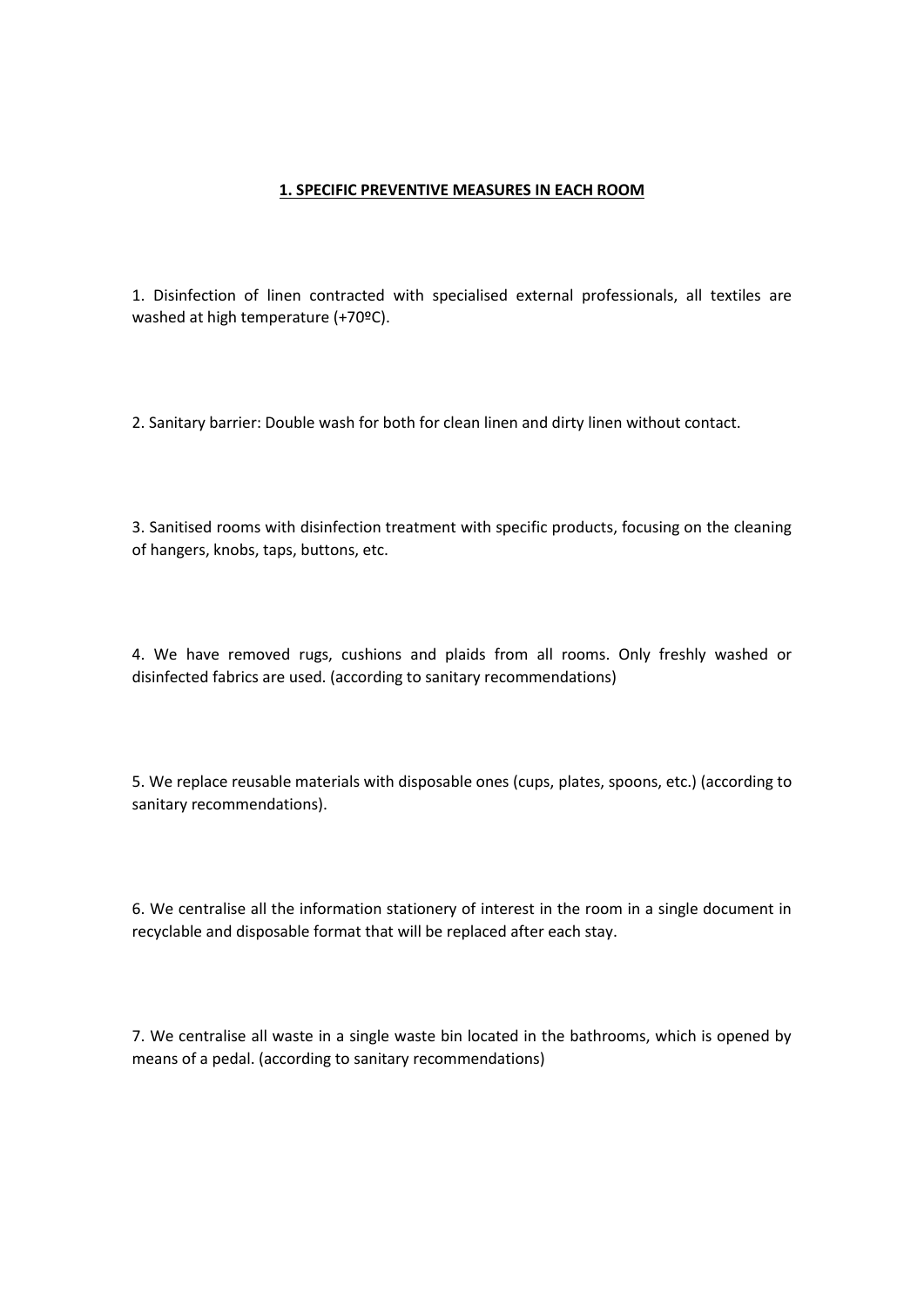### **2.SPECIFIC PREVENTIVE MEASURES IN COMMON SPACES**

1. The hotel has increased the frequency of cleaning and disinfection in public spaces, with a special focus on the reception desk, different access doors, public toilets, vending machines and even the keypad at the entrance to the rooms and the hotel.

2. Room light cards will be previously disinfected to comply with the recommended hygienic measures.

3. Access to common areas: You will find a hydroalcoholic gel dispenser in each area, it is recommended that all guests use it.

4. Use of masks is compulsory and gloves are recommended.

5. In areas where documents, money, etc. are exchanged, you will always find a hydroalcoholic gel dispenser.

6. Installation of disinfectant mats to ensure the sanitisation of shoes and luggage wheels.